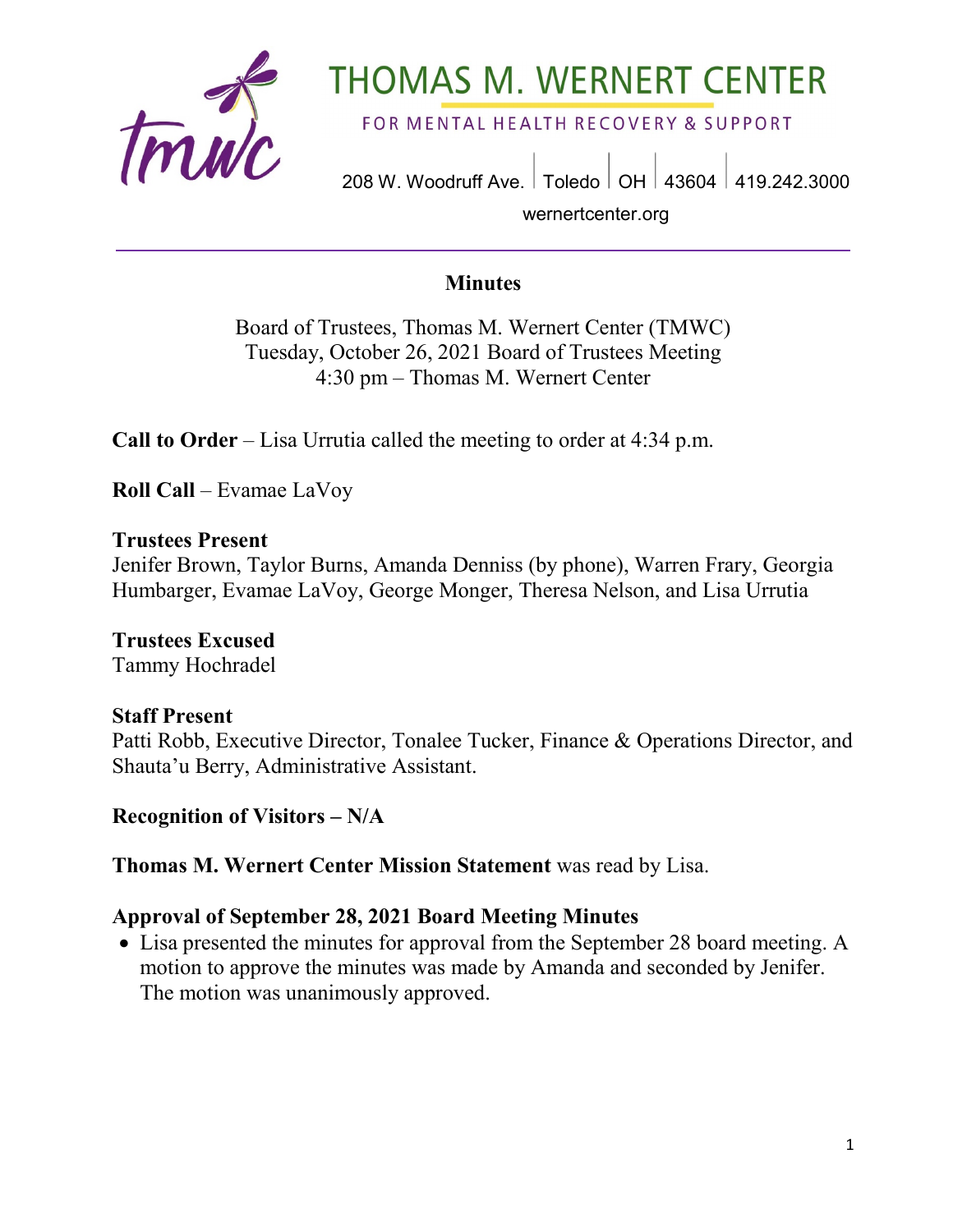# **Committee Reports**

# **Finance Committee** – George Monger

- George started off with looking into the first three (3) months of the FY022 Profit & Loss Budget Performance September 2021. According to MHRS Board ALLOCATIONS we are over budget. Indicated that our Grant Income is considered funds we already have & now spending it. Both of these accounts are considered Mutual Funds.
- Over budget for the month of September
- Miscellaneous Income is \$82,770 which comes from the Employee Retention Tax Credit. This income was not part of the original budget for the month
- Total September income \$243,823 estimated budget \$134,743 which puts us \$109,080 over budget
- Payroll is still under budget even with the three (3) new hires for the month.
- Staff expenses are high due to reviewing of the Employee Handbook & after receiving two (2) months of invoices for the Newsletter
- We are on target with last month's (August) Audit bill
- General Operating is over budget
- Total expenses for September \$147,251 we are over budget \$13,784
- Income for the month \$96,572 YTD \$140,670

Amanda made a motion that the Board of Trustees approve the September 2021 Financial Statements as presented in the October 26, 2021 board meeting packet. Lisa seconded the motion. The motion was unanimously approved.

- Tonalee stated Mental Health Board stated we are able to use the additional Tax Credit dollars where needed.
- Tonalee also reported that she and Patti submitted a grant to OhioMHAS for Behavioral Health Workforce Retention Funding. This money is for FY 22 and is designed as an incentive for employees to remain in their jobs for up to one year. Employees are asked to sign a commitment before receiving the funds. The funding is not intended for Executive Directors or other personnel who do not provide direct service to members.

# **Development Committee** – Patti Robb

Patti shared that Halloween@Hensville held Saturday, October 23, 2021 was a success. Approximately 200 people were in attendance. There were 15 members and seven staff who were there. Tonalee reported an approximate net of \$25,000.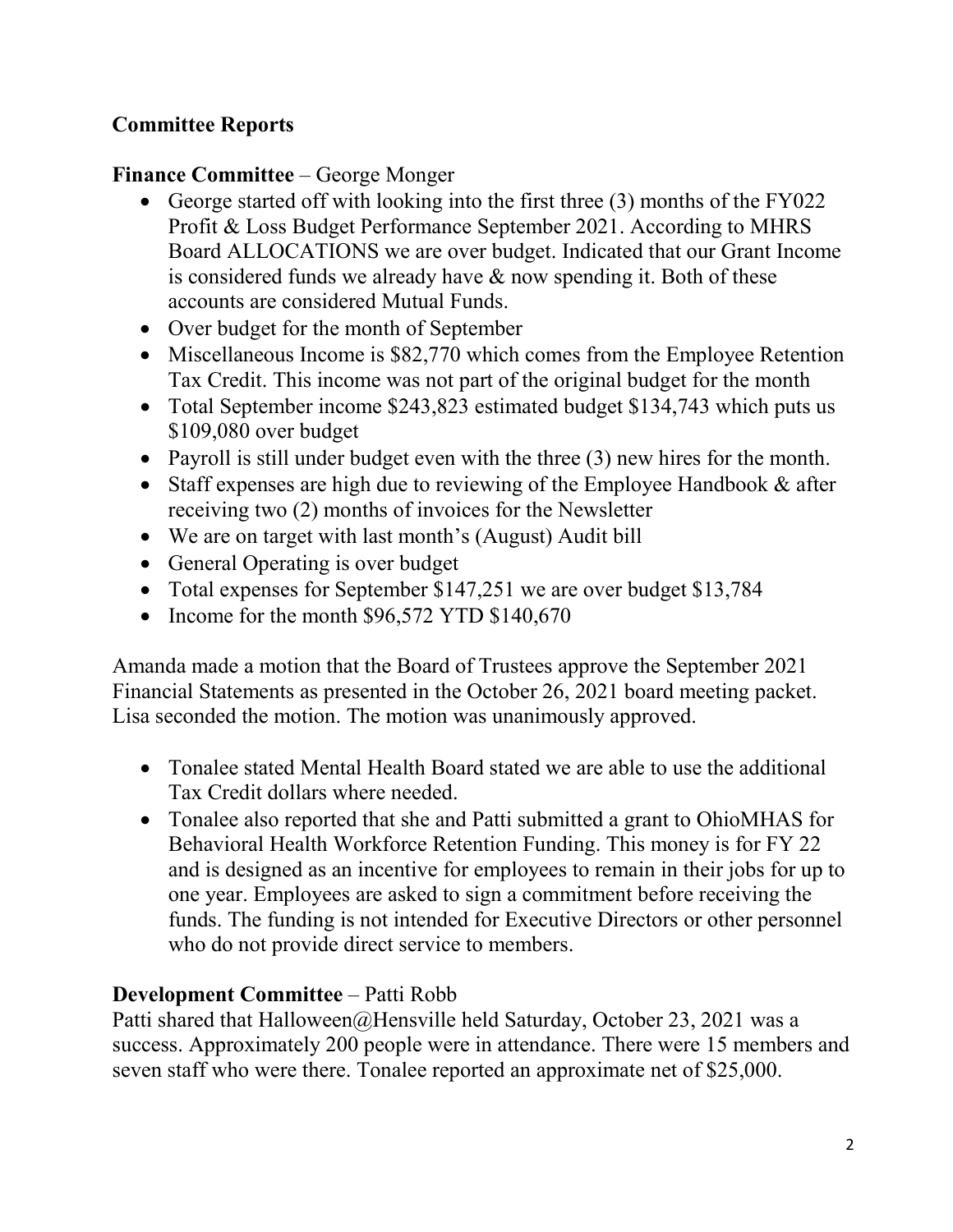## **Nominating Committee** – Lisa Urrutia

- **Board Recruitment** Lisa asked the board to continue working to recruit additional members. Patti prepared a paragraph for use on personal social media sites to ask if anyone would be interested.
- Patti stated she attended a nonprofit board recruitment event held by EPIC Toledo, a young professionals group organized by the Toledo Area Chamber of Commerce.
- Lisa stated that the pandemic has changed things and people don't seem to be interested in board work. Many are more interested in just volunteering for a one-an-done.

# **Unfinished Business** – Lisa Urrutia

- Lisa addressed some of the recommendations from Emily Croak of Aly Sterling Philanthropy during the Board Retreat, including adjusting our committee structure.
- A proposal regarding a change in the Code of Regulations regarding committees was distributed last month and in the October Board Packet. The amendment to the Code of Regulations outlines the four committees necessary to being a purposeful and successful board of trustees.
- A discussion followed regarding the four proposed committees Governance, Finance, Program, and Development/Communications.
- Lisa also clarified that the Executive Committee would still exist in case of emergency business; however, most of the governing of the board would be handled by the Governance Committee.
- The newest committee is for Program. Lisa mentioned that this committee may utilize consultants and outside advisors, as well as staff and members.
- Clarification was made that 'fundraising' is the same as development.
- Additional discussion regarding committee changes followed. Patti will put together a chart and send it with the minutes and updated Code of Regulations.

Jenifer made a motion that the Thomas M. Wernert Center Board of Trustees adopt the Resolution to amend Article 7 – Committees in the Code of Regulations, effective immediately. Theresa seconded the motion – all voted in favor.

• Lisa then made suggested committees for trustees. Amanda asked to remain on policy. Lisa reminded her and others that there were no longer going to be personnel or policy committees.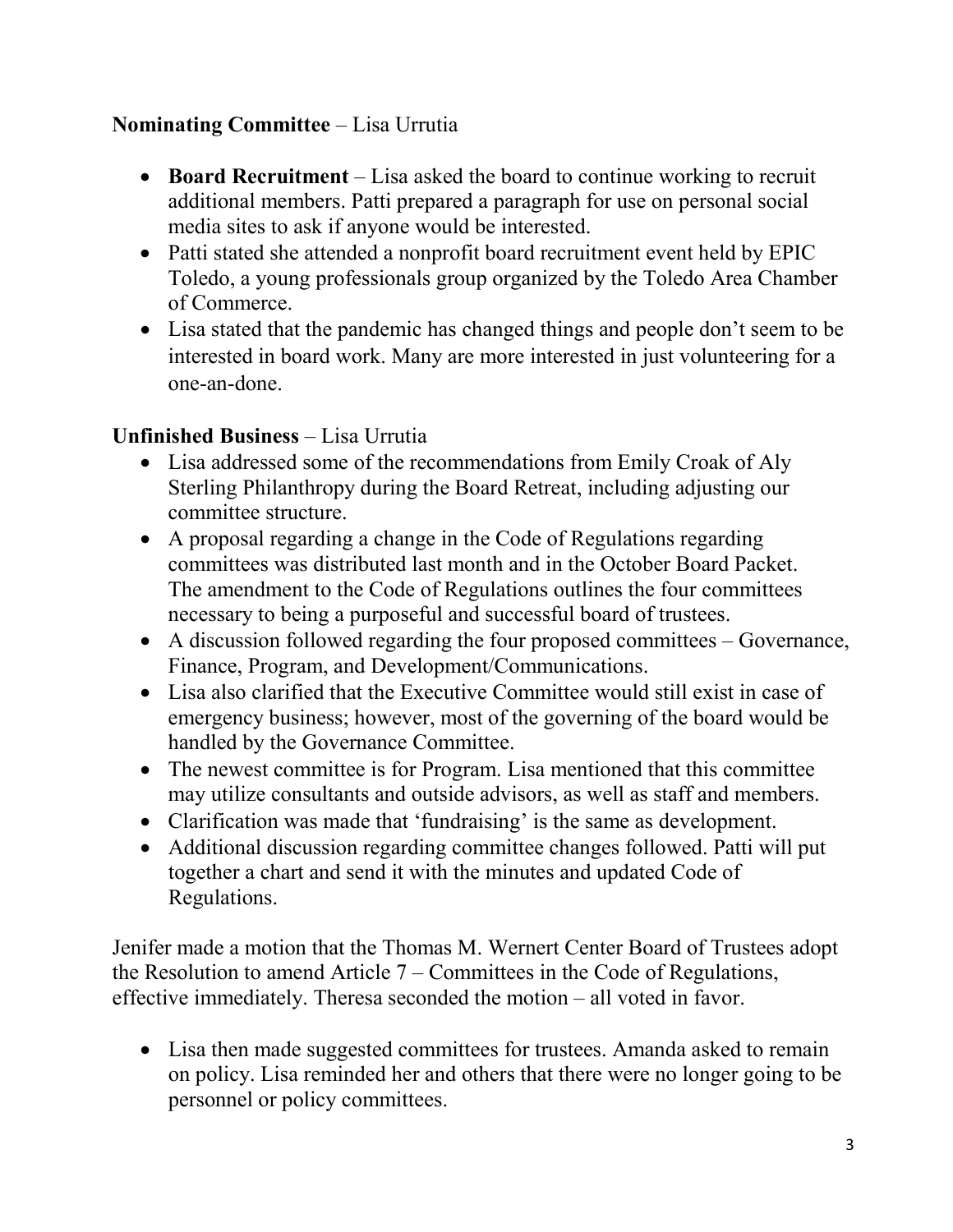• Suggested committees, include:

| Governance | <b>Finance</b>             |
|------------|----------------------------|
| Evamae     | George                     |
| George     | Tammy                      |
| Lisa       | Taylor                     |
| Theresa    | Warren                     |
| Amanda     |                            |
|            |                            |
|            | Development/Communications |
| Program    | Evamae                     |
| Amanda     | Jen                        |
| Georgia    | Lisa                       |
| Taylor     | Warren                     |

#### **New Business** – None

#### **Executive Director's Report** – Patti Robb

#### **New Hires**

- Shauta'u Berry, Administrative Assistant
- Callie Dahnke, PEP Specialist

#### **Open Positions**

- Peer Supporter full-time
- Peer Supporter part-time

## **Social Media**

- From **May 1 to August 31 (**, 4,275 people were reached via Facebook over a four-month span. That is an increase of 2,433 people since the last report on March 22. During that same period, 70 people were reached via Instagram.
- Since the hiring of Chloe as communications specialist, from **September 1 to October 25 (55 days)**, 3,783 people were reached via Facebook. An 89.6% increase from the month before.
- During that same period, 383 people were reached via Instagram. A 907% increase from July 1 to August 31. Follower count has grown to 200+.

# **Trauma Informed Care**